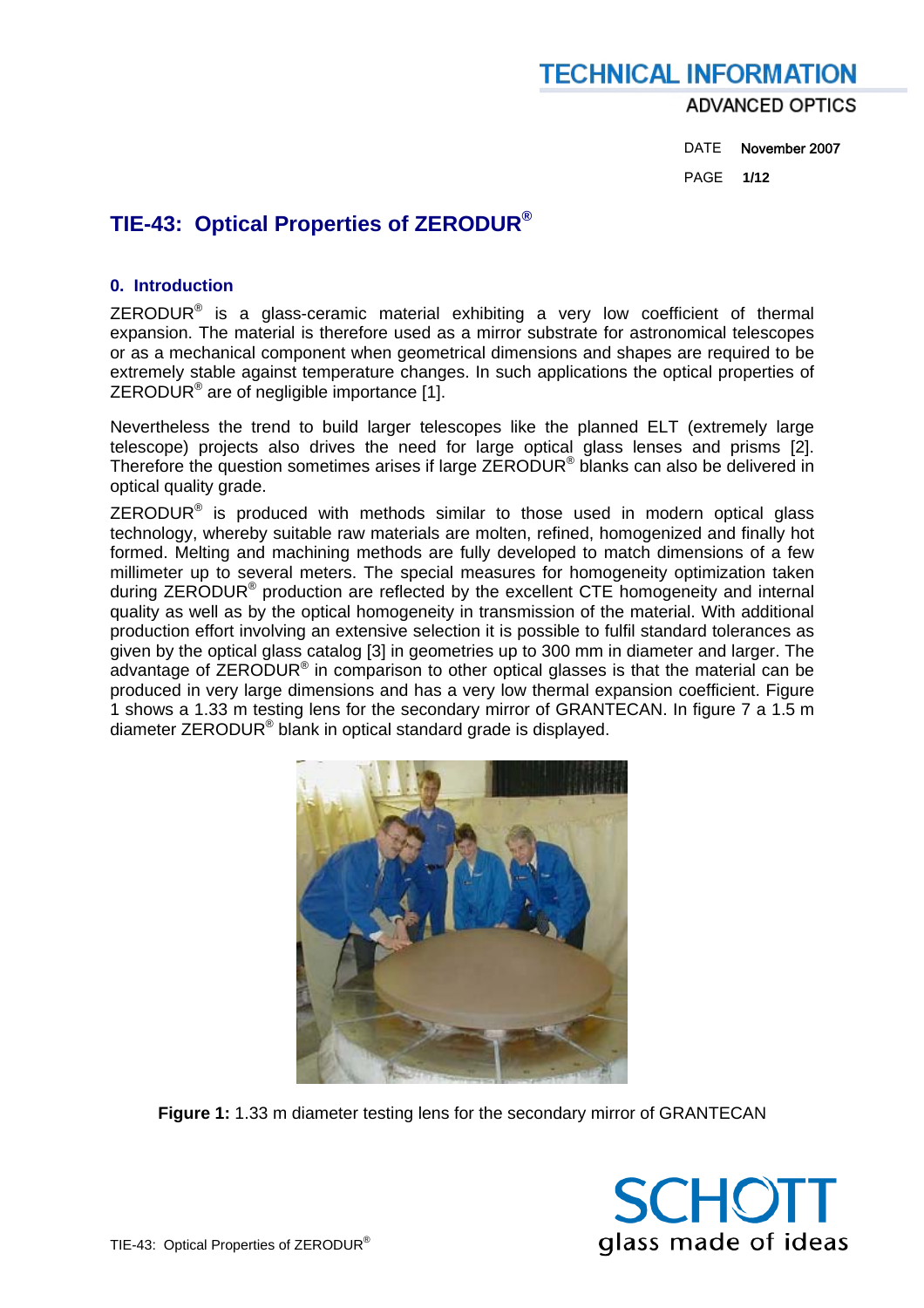**ADVANCED OPTICS** 

DATE November 2007

PAGE **2/12** 

The following chapters give a summary of the optical properties of ZERODUR.

### **1. Refractive Index**

The following table 1 displays the catalog refractive index values of ZERODUR<sup>®</sup> for different wavelengths. The refractive index of ZERODUR in general will only be measured on customer request. The applicable tolerances for the refractive index at the d-line is in the range of  $\pm 0.0005$  (equivalent to step 3 according to the optical glass catalog [3]). Tighter tolerances can be fulfilled on request implying a costy selection process. Unlike optical glass the refractive index of ZERODUR<sup>®</sup> can not be adjusted to tighter tolerances by a subsequent annealing process.

The standard measurement accuracy for the refractive index is  $\pm 3*10^{-5}$  and covers the g- to C-line. Using a special spectrometer a refractive index measurement accuracy of  $\pm 0.4*10^{-5}$ covering a wavelength range from 365 nm to 2325 nm can be achieved on request [4].

| wavelength [µm] | <b>Fraunhofer</b><br>designation | refractive index<br>measured | refractive index<br>from Sellmeier<br>dispersion |
|-----------------|----------------------------------|------------------------------|--------------------------------------------------|
| 0,3650146       | i                                |                              | 1,56685                                          |
| 0,4046561       | h                                | 1,55894                      | 1,55894                                          |
| 0,4358343       | g                                | 1,55444                      | 1,55444                                          |
| 0,45799914      |                                  | 1,54966                      | 1,54966                                          |
| 0,4859975       |                                  |                              | 1,54912                                          |
| 0,4861327       | f                                | 1,54911                      | 1,54911                                          |
| 0,546074        | e                                | 1,54468                      | 1,54468                                          |
| 0,5875618       | d                                | 1,54238                      | 1,54238                                          |
| 0,5892938       | D                                |                              | 1,54229                                          |
| 0,6328          |                                  |                              | 1,54035                                          |
| 0,6438469       | $\mathsf{C}'$                    | 1,53991                      | 1,53991                                          |
| 0,6561          |                                  |                              | 1,53945                                          |
| 0,6562725       | C                                | 1,53944                      | 1,53944                                          |
| 0,7065188       | r                                | 1,53777                      | 1,53777                                          |
| 0,85211         | S                                | 1,53422                      | 1,53422                                          |
| 1,01398         | t                                | 1,53145                      | 1,53145                                          |
| 1,06            |                                  |                              | 1,53077                                          |
| 1,12864         |                                  | 1,52981                      | 1,52981                                          |
| 1,395055        |                                  | 1,52639                      | 1,52639                                          |
| 1,529582        |                                  | 1,52469                      | 1,52469                                          |
| 1,81307         |                                  | 1,52092                      | 1,52092                                          |
| 1,97009         |                                  | 1,51866                      | 1,51866                                          |
| 2,24929         |                                  | 1,51423                      | 1,51423                                          |
| 2,32542         |                                  | 1,51292                      | 1,51292                                          |

**Table 1:** Refractive index of the ZERODUR catalog melt at different wavelengths (typical values, not guaranteed)

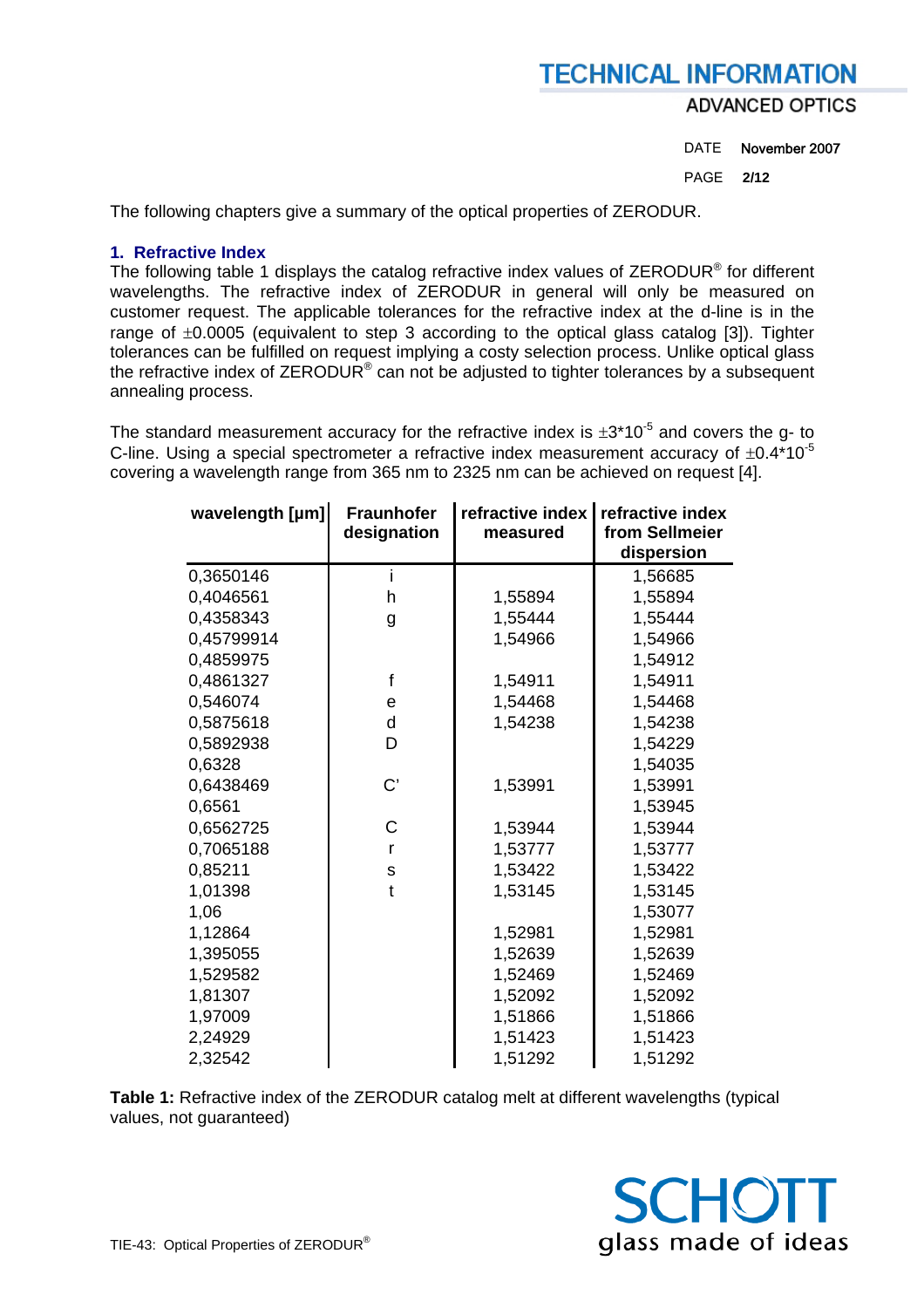**ADVANCED OPTICS** 

DATE November 2007

PAGE **3/12** 

The third column of table 1 lists the measured refractive index of the representative melt. These results were used to estimate the constants of the Sellmeier dispersion equation (formula 1 [4]) that can be determined to calculate the refractive index at wavelengths that are not directly accessible by the refractive index measurements.

$$
n(\lambda)^2 - 1 = \frac{B_1 \cdot \lambda^2}{(\lambda^2 - C_1)} + \frac{B_2 \cdot \lambda^2}{(\lambda^2 - C_2)} + \frac{B_3 \cdot \lambda^2}{(\lambda^2 - C_3)}
$$
(1)

The coefficients of the representative melt are displayed in table 2

| $B_{\lambda}$ | 1,3182408 |          | 2,44E-021,08915181 |
|---------------|-----------|----------|--------------------|
|               | 8,79E-03  | 6,09E-02 | 1,10E+02           |

**Table 2:** Sellmeier coefficients of the ZERODUR® catalog melt (typical, not guaranteed)

The fourth column of table 1 shows the results of the refractive indices calculated using the Sellmeier dispersion formulae.

### **2. Internal Transmittance**

The catalog reference transmittance values for ZERODUR<sup>®</sup> are given in table 3. Due to laws of economics slight variations in the purity of the raw materials must be taken into account. Therefore also the internal transmittance (transmittance curve corrected for reflection losses) might vary from batch to batch. Depending on the specified value the material has to be selected in advance. Therefore transmission specifications can only be treated on request.

Figure 2 shows an internal transmittance curve of ZERODUR® batch measured with a wavelength resolution of 1 nm. Additionally the catalog reference values are displayed. It can be seen that the transmittance values of the measured batch are slightly higher compared to the catalog values. It can also be seen that the transmittance curve is not linear between the reference wavelengths but influenced by several absorption bands (similar to optical glass [5]). The sample melt displayed is slightly better than the catalog reference melt, reflecting normal variations from batch to batch.

Compared to other optical glasses ZERODUR® has an improved transmittance at wavelength  $>$ 2000 nm. Figure 3 displays the transmittance of a 0.6 mm thick ZERODUR<sup>®</sup> at wavelengths >2500 nm. It can be clearly seen that there is a residual transmittance between 3000 nm and 4000 nm which will not be recognizable at larger thicknesses of the material.

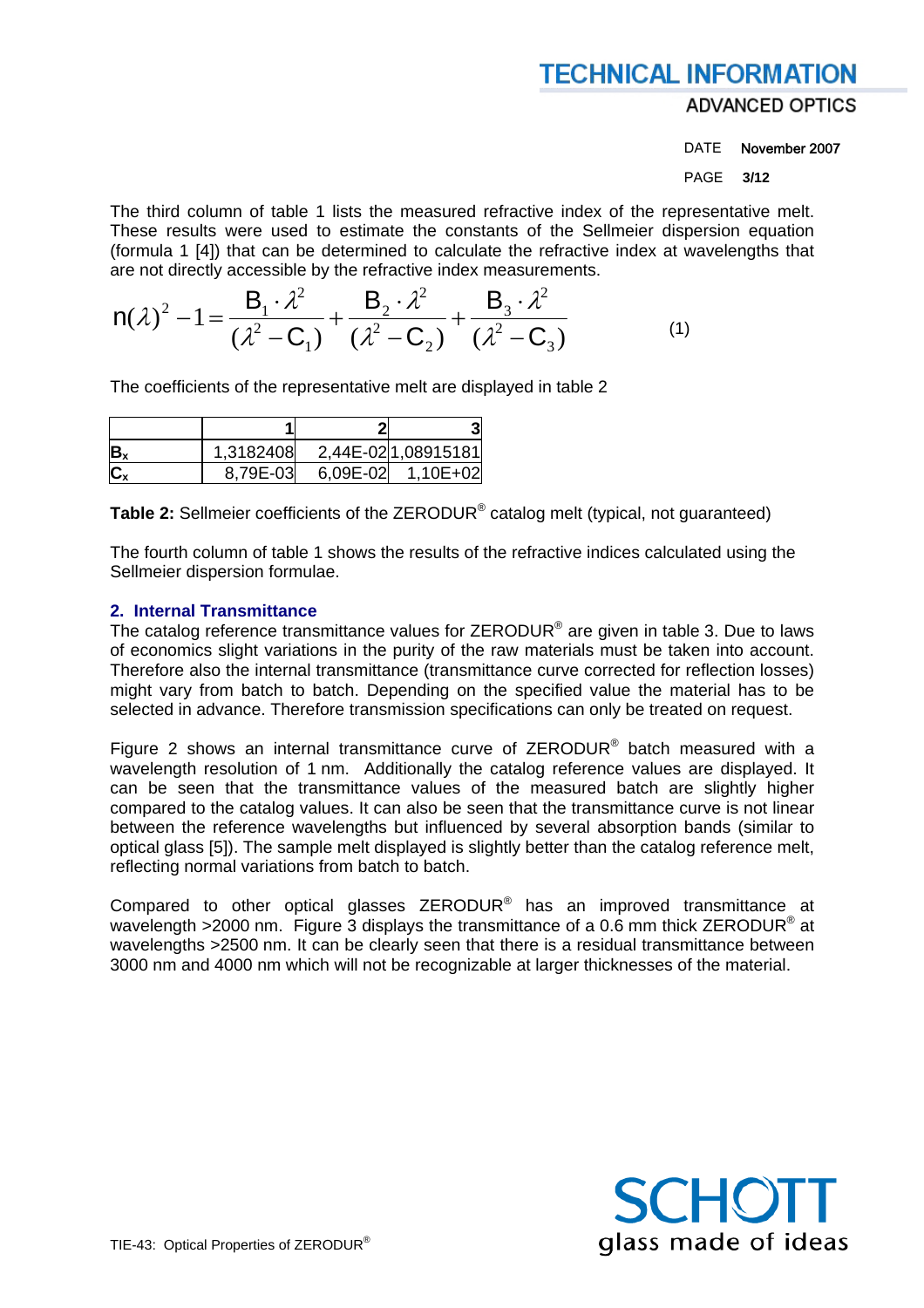### **ADVANCED OPTICS**

DATE November 2007

PAGE **4/12** 

| wavelength | internal<br>transmittance | internal<br>transmittance | internal<br>transmittance |  |  |
|------------|---------------------------|---------------------------|---------------------------|--|--|
| [nm]       | at 5 mm thickness         | at 10 mm thickness        | at 25 mm thickness        |  |  |
| 2500       | 0,859                     | 0,737                     | 0,467                     |  |  |
| 2325       | 0,961                     | 0,924                     | 0,820                     |  |  |
| 1970       | 0,971                     | 0,943                     | 0,864                     |  |  |
| 1530       | 0,976                     | 0,952                     | 0,884                     |  |  |
| 1060       | 0,981                     | 0,962                     | 0,907                     |  |  |
| 800        | 0,984                     | 0,969                     | 0,924                     |  |  |
| 700        | 0,977                     | 0,955                     | 0,890                     |  |  |
| 680        | 0,974                     | 0,949                     | 0,877                     |  |  |
| 660        | 0,971                     | 0,942                     | 0,861                     |  |  |
| 640        | 0,966                     | 0,934                     | 0,842                     |  |  |
| 620        | 0,962                     | 0,925                     | 0,823                     |  |  |
| 600        | 0,955                     | 0,913                     | 0,796                     |  |  |
| 580        | 0,948                     | 0,899                     | 0,766                     |  |  |
| 560        | 0,940                     | 0,884                     | 0,734                     |  |  |
| 546        | 0,933                     | 0,870                     | 0,706                     |  |  |
| 540        | 0,929                     | 0,863                     | 0,692                     |  |  |
| 520        | 0,916                     | 0,839                     | 0,644                     |  |  |
| 500        | 0,901                     | 0,812                     | 0,593                     |  |  |
| 480        | 0,881                     | 0,776                     | 0,530                     |  |  |
| 460        | 0,856                     | 0,734                     | 0,461                     |  |  |
| 440        | 0,825                     | 0,681                     | 0,382                     |  |  |
| 436        | 0,818                     | 0,669                     | 0,367                     |  |  |
| 420        | 0,781                     | 0,611                     | 0,291                     |  |  |
| 405        | 0,712                     | 0,506                     | 0,182                     |  |  |
| 400        | 0,650                     | 0,422                     | 0,116                     |  |  |
| 390        | 0,370                     | 0,137                     | 0,007                     |  |  |
| 380        | 0,076                     | 0,006                     | 0,000                     |  |  |

**Table 3:** Typical internal transmittance values of ZERODUR® at 5 mm, 10 mm and 25 mm thickness.

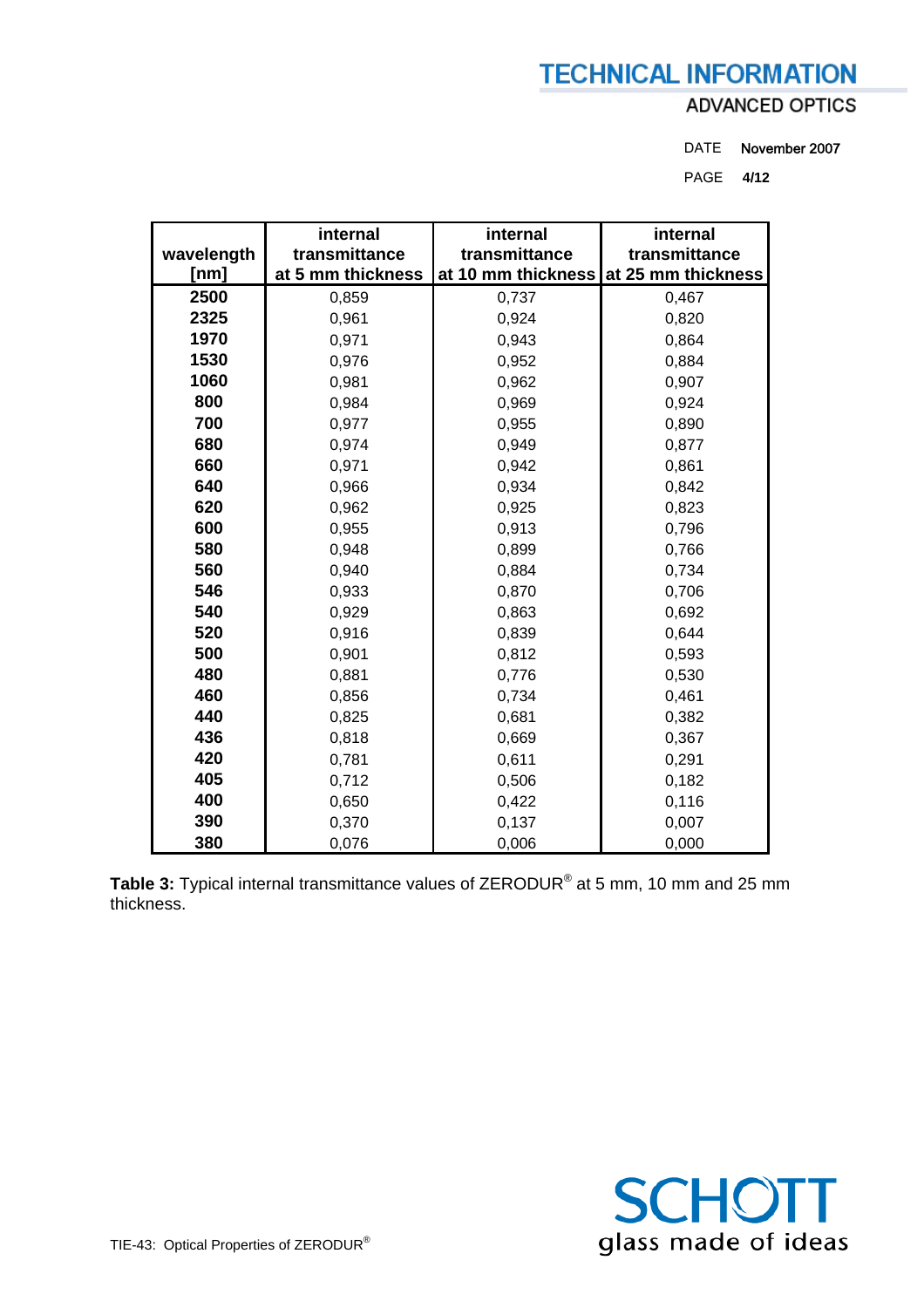### **ADVANCED OPTICS**



PAGE **5/12** 



**Figure 2:** Internal Transmittance curve of a ZERODUR® sample at 25 mm thickness compared to the catalog reference values.



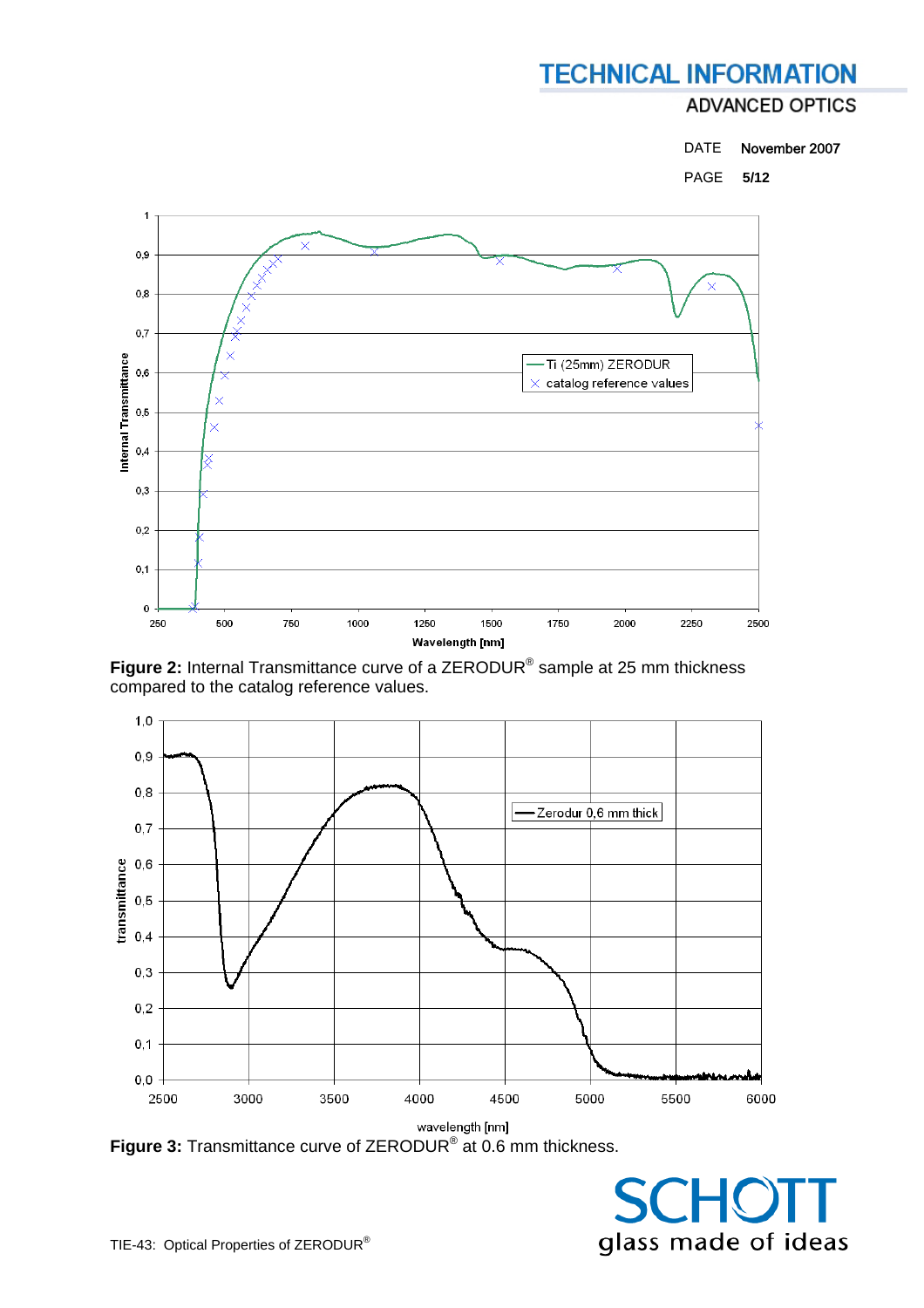**ADVANCED OPTICS** 

DATE November 2007

PAGE **6/12** 

#### **2.1 Rayleigh Scattering**

The reason for the low transmittance of ZERODUR<sup>®</sup> in the visible and near UV spectral range is the Rayleigh scattering due to the crystal phase within the material. This scattering behavior is wavelength depended. Table 4 displays the fraction of light scattered in 90° direction per path length of the observed primary ray as a function of the selected wavelength [8].

| wavelength [nm] | R90 [10 <sup>-3</sup> /cm] |
|-----------------|----------------------------|
| 404.7           | 23                         |
| 435.8           | 16                         |
| 546.1           |                            |
| 578.1           | C                          |

**Table 4:** Rayleigh-scattering of ZERODUR® at different wavelength [8].

The strong decline of the scattering with increasing wavelength leads to high transmittance of  $ZERODUR<sup>®</sup>$  in the far red and near infrared. This has been exploited for the internal quality inspection of the huge and bulky cylindrical boules for the AXAF/CHANDRA Projects (figure 4). Even today this method is frequently used for the inspection of up to 1 m thick  $ZF$ RODUR<sup>®</sup> boules.



**Figure 4:** Focal scanning of large thickness ZERODUR® boules with an IR sensitive CCD camera (for AXAF/ Chandra).

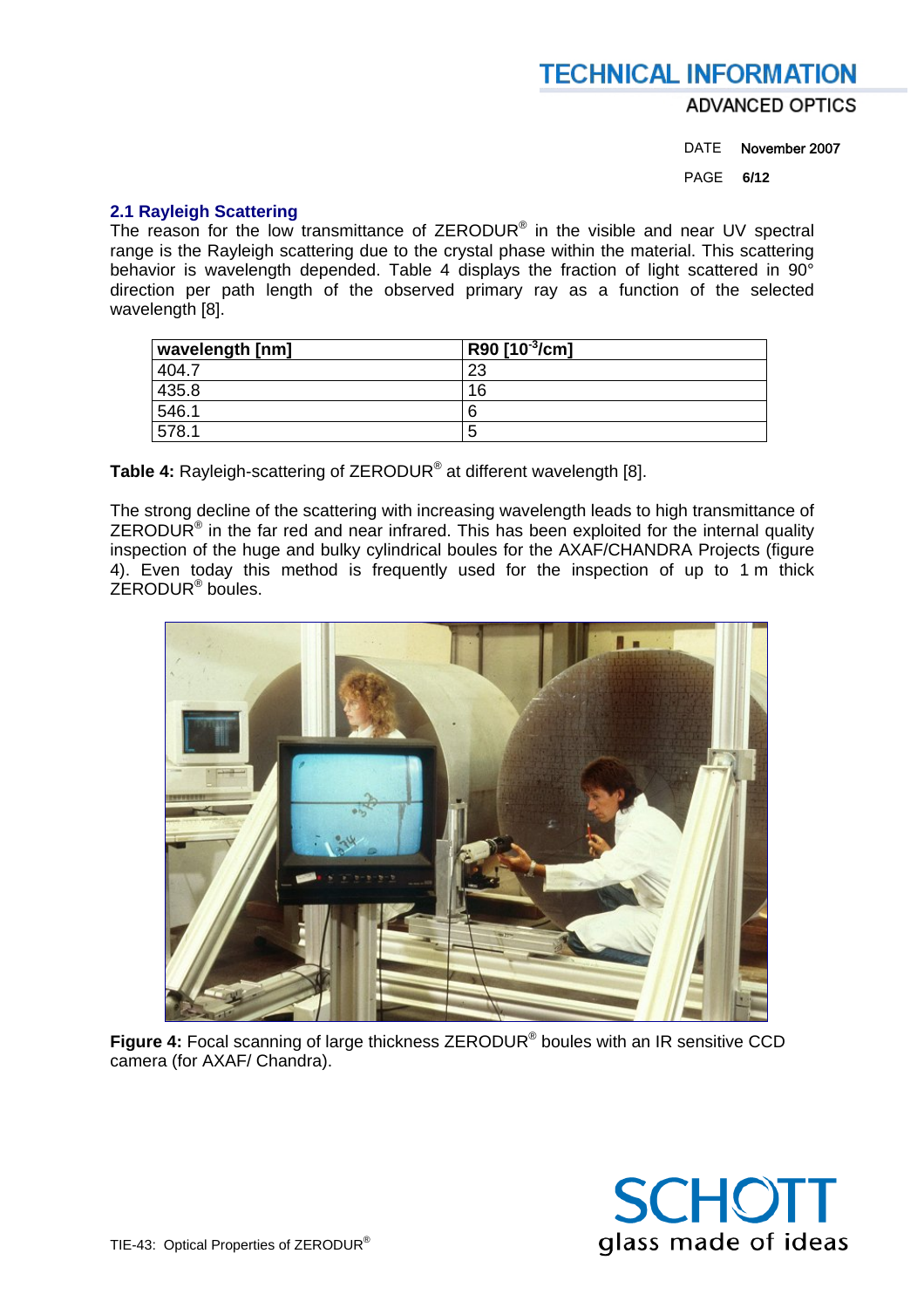### **TECHNICAL INFORMATION ADVANCED OPTICS**

DATE November 2007

PAGE **7/12** 

### **3. Refractive Index Homogeneity**

One of the most important properties of optical glass is the excellent spatial homogeneity of the refractive index of the material. In general one can distinguish between the global or long-range homogeneity of refractive index in the material and short-range deviations from glass homogeneity. Striae are spatially short-range variations of the homogeneity in a glass, typical extending over a distance of about 0,1 mm up to 2 mm [7]. Whereas the global homogeneity of refractive index denotes long range variations extending from the cm range to the full cross section of the optical element [6].

#### **3.1 Global Refractive Index Homogeneity**

The availability of optical glasses with increased requirements for refractive index homogeneity comprises 5 classes in accordance with ISO standard 10110 part 4 [6]. The SCHOTT homogeneity grade H1 to H5 for single parts comprises ISO grades 1 to 5. Table 5 gives an overview of the homogeneity grades.

| class                                          | Η1              | Η2                       | H <sub>3</sub>  | H4                       | H5              |
|------------------------------------------------|-----------------|--------------------------|-----------------|--------------------------|-----------------|
| maximum<br>variation of<br>refractive<br>index | $\pm 2*10^{-5}$ | $\pm$ 5*10 <sup>-6</sup> | $\pm 2*10^{-6}$ | $\pm$ 1*10 <sup>-6</sup> | $\pm 5*10^{-7}$ |

**Table 5:** Refractive index homogeneity classes of optical glasses according to the SCHOTT pocket catalogue

Figure 5 shows the homogeneity map of a 250 mm diameter ZERODUR blank. The homogeneity is within H3 class. In smaller areas of the center of the blank the homogeneity in general is much higher. The homogeneity map was derived from a measurement using a Zeiss Direct 100 interferometer with a maximum aperture of 500 mm [6].

Refractive index homogeneity up to H3 quality could be achieved on dimensions up to 350 mm, H4 quality on dimensions up to 250 mm. The achievable global refractive index homogeneity quality strongly depends on the size of the part. Nevertheless, special production measures including an intensive selection process are necessary, therefore refractive index homogeneity specifications are treated on special request only.

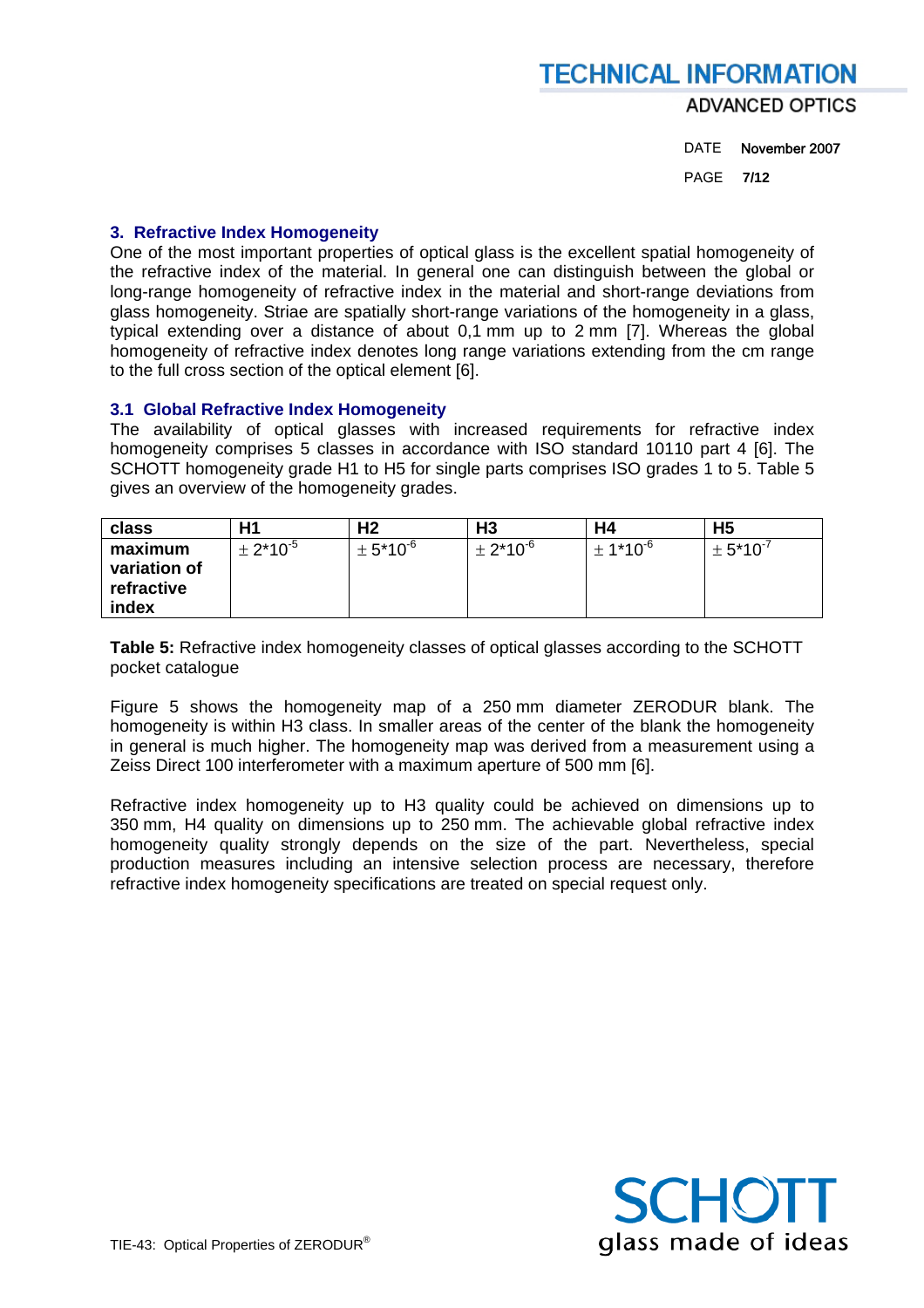### **ADVANCED OPTICS**



**Figure 5:** Homogeneity map of a 250 mm diameter ZERODUR® disc

### **3.2 Striae**

Striae in optical glass are inspected and characterized using the shadowgraph method [7]. SCHOTT standard striae quality for optical glass fulfills ISO 10110 part 5, class 5 exhibiting a wavefront deformation of 30 nm maximum.

In contrast to optical glass, striae in  $ZERODUR<sup>®</sup>$  are evaluated according to the mechanical stress they exhibit to the surrounding material by measuring the stress birefringence. These values can not be compared to the results from the shadowgraph measurement that is used to characterize the striae quality in optical glass.

Nevertheless the striae inspection by stress birefringence measurement is a necessary tool for the preselection of ZERODUR<sup>®</sup> material for optical application. After preselection of material with a low amount of stress birefringence caused by striae the ZERODUR® will be polished on both surfaces for the optical stirae testing using the shadowgraph method.

Therefore on special request and with additional effort in stress birefringence preselection and shadowgraph qualification (including polishing of the blanks) it is possible, depending on the geometry, to select ZERODUR<sup>®</sup> material with optical striae quality sufficient to fulfill ISO 10110 part 4 classes 1 to 5 !

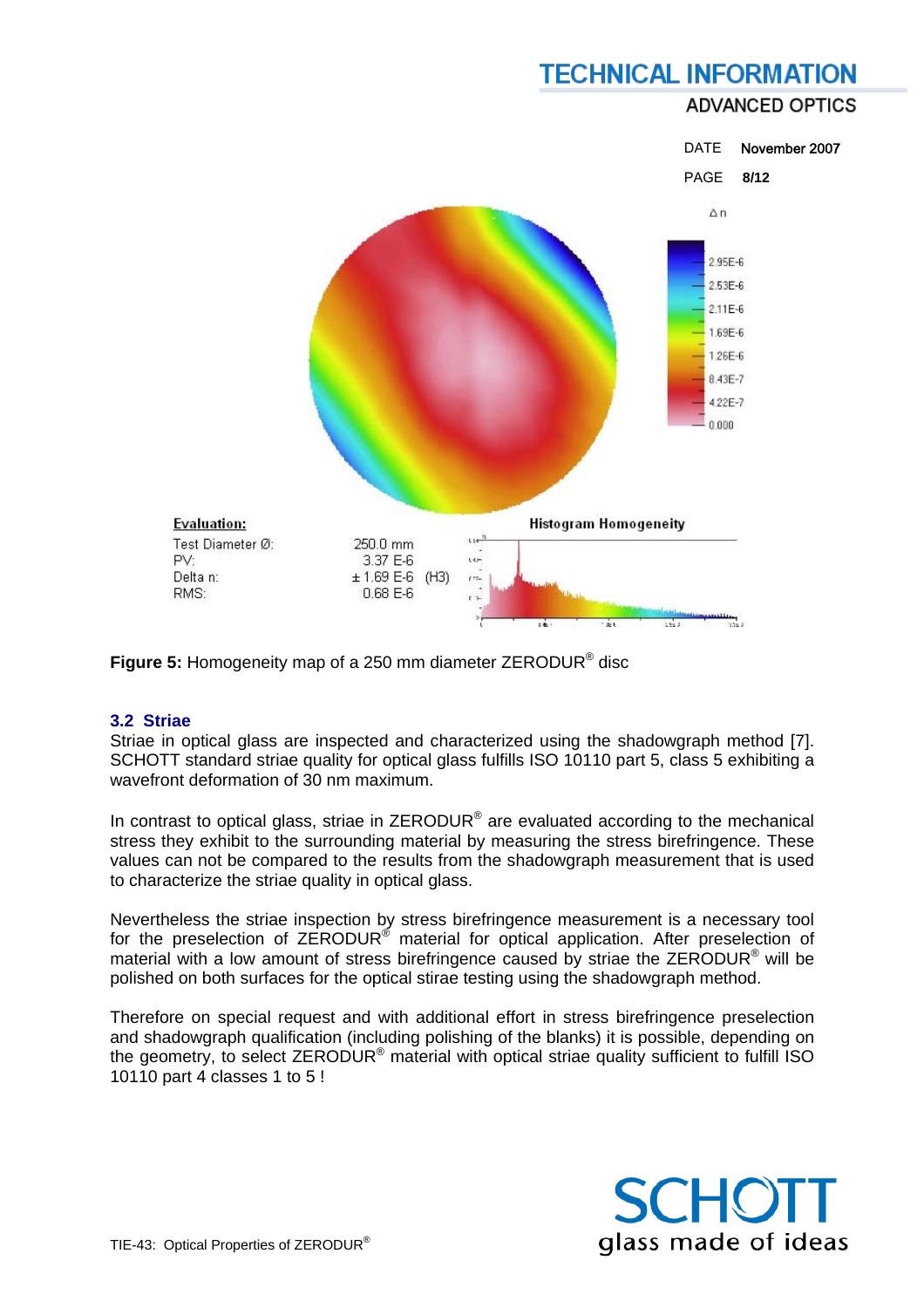### **ADVANCED OPTICS**

DATE November 2007

PAGE **9/12** 

The following figure 6 shows a shadowgraph of a ZERODUR blank. The shadowgraph measurement is a very sensitive method to detect striae in optical glasses. Even striae wavefront deviations as faint as 10 nm can be detected using this method.



**Figure 6:** Shadowgraph of a specially selected and produced 250 mm diameter ZERODUR® blank. No striae above 10 nm wavefront deviation are visible in this setup.

As indicated before, the achievable striae quality also strongly depends on the size of the blank and the selected part of a blank. The following picture shows a 1.5 m diameter ZERODUR<sup>®</sup> blank. This blank has been selected out of a number of blanks by starting with a measurement of the stress birefringence caused by striae. After this preselection the blanks with the lowest stress birefringence caused by striae have been polished for optical striae testing to finally select the displayed blank for the application. Within this blank optical standard grade striae quality could be achieved. Additionally this blank also contains a very low amount of bubbles and inclusions.



.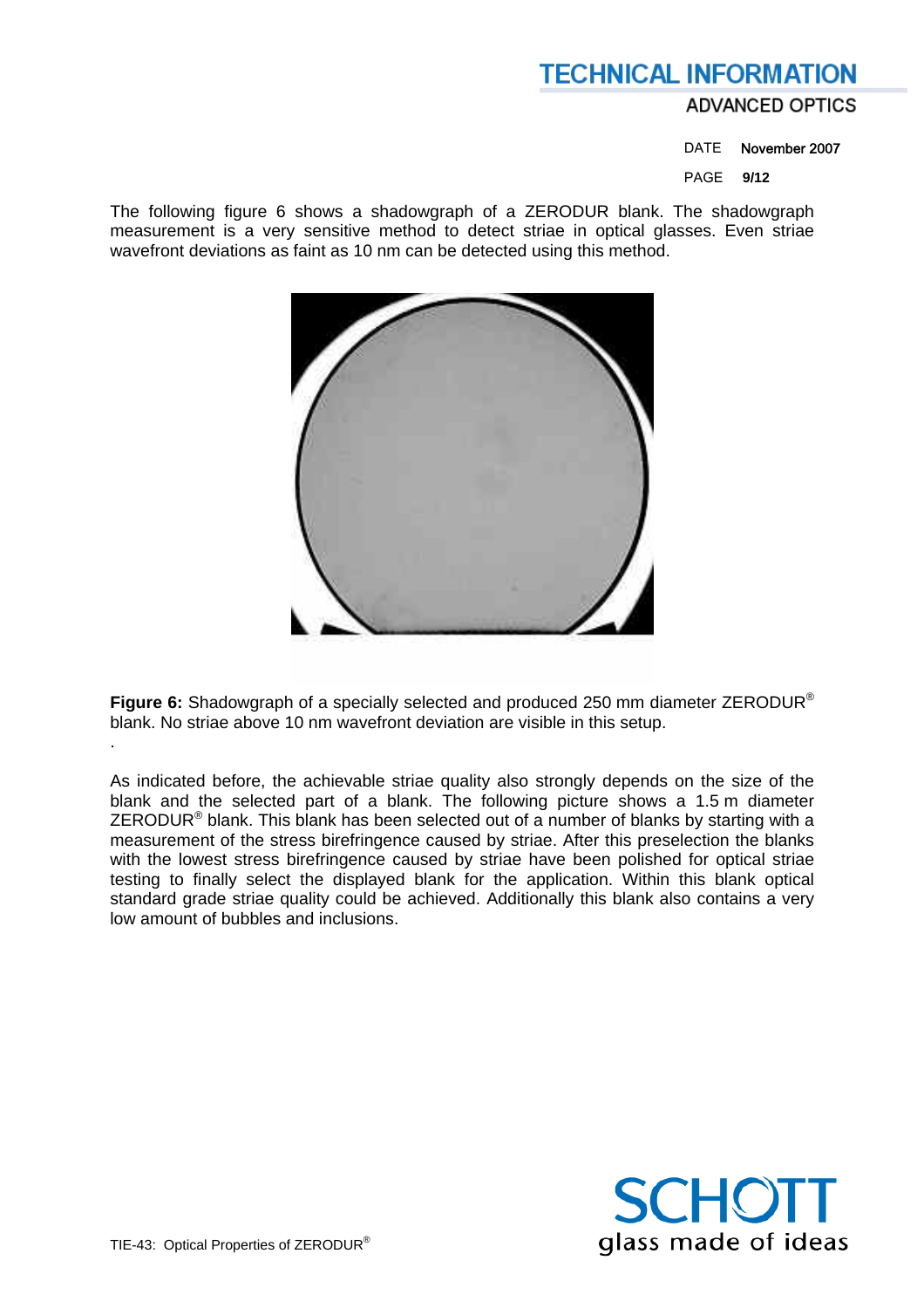### **ADVANCED OPTICS**

DATE November 2007

PAGE **10/12** 



**Figure 7:** 1.53 m diameter and 176 mm thick, 819 kg heavy ZERODUR® blank with optical standard grade striae quality and excellent bubbles and inclusion quality.

### **4. Temperature Coefficients of Refractive Index**

Even if ZERODUR has a very low thermal expansion coefficient the temperature has a recognizable influence on the refractive index. The dependence of the refractive index on temperature is as high as that of those optical glasses that are most sensitive in this respect. The change of refractive index with temperature depends on the wavelength  $\lambda$  , the temperature T and the air pressure p. There are two possibilities to express these relations. For the relative temperature coefficient ∆n<sub>relativ</sub>/∆T, the material and the surrounding air have the same temperature. The information pertains to air pressure p=0.10133 MPA.

The absolute temperature coefficient ∆n<sub>absolut</sub>/∆T applies to vacuum. Both coefficients are listed for different temperature ranges and wavelengths in table. More detailed information on how to calculate these parameters can be found in [4].

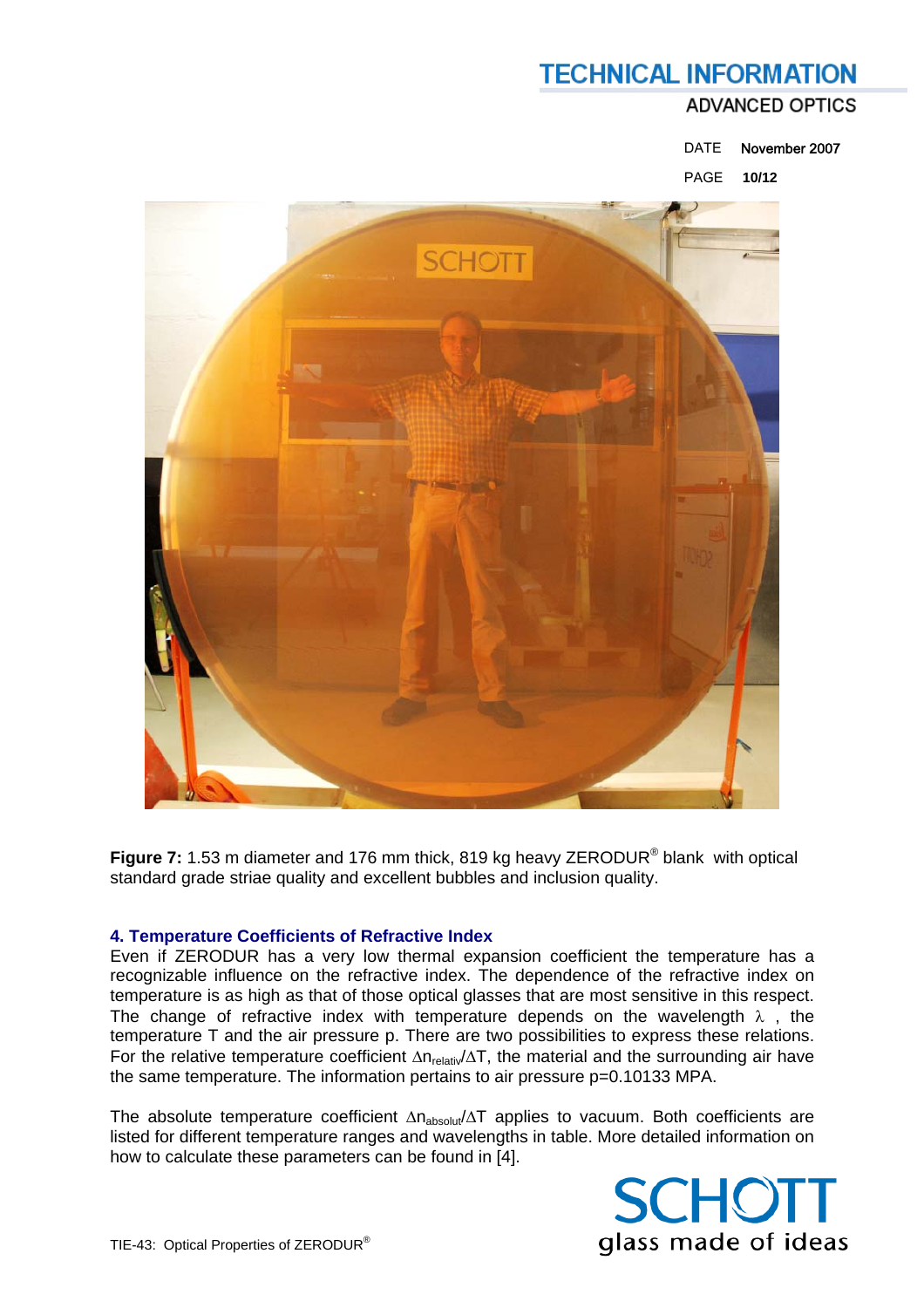**ADVANCED OPTICS** 

PAGE **11/12** 

| Temperature |      |      | $\Delta$ nrelativ $/ \Delta T$ [10 <sup>-6</sup> /K] |      |             |      |      |      | $\Delta$ nabsolut / $\Delta$ T [10 $\degree$ /K] |      |
|-------------|------|------|------------------------------------------------------|------|-------------|------|------|------|--------------------------------------------------|------|
| °C          | C'   | d    | e                                                    | F'   | $\mathbf g$ | C'   | d    | e    | F'                                               | g    |
| $-100/-80$  | 12.2 | 12.4 | 12.5                                                 | 12.8 | 13.2        | 8.6  | 8.7  | 8.8  | 9.1                                              | 9.4  |
| $-80/-60$   | 12.4 | 12.6 | 12.7                                                 | 13.0 | 13.4        | 9.4  | 9.6  | 9.7  | 10.0                                             | 10.3 |
| $-60/-40$   | 12.7 | 12.9 | 13.0                                                 | 13.4 | 13.8        | 10.3 | 10.4 | 10.5 | 10.9                                             | 11.2 |
| $-40/-20$   | 13.1 | 13.3 | 13.4                                                 | 13.8 | 14.2        | 11.0 | 11.2 | 11.3 | 11.7                                             | 12.1 |
| $-20/0$     | 13.5 | 13.7 | 13.9                                                 | 14.3 | 14.7        | 11.8 | 11.9 | 12.1 | 12.5                                             | 12.9 |
| 0/20        | 14.0 | 14.1 | 14.3                                                 | 14.7 | 15.2        | 12.4 | 12.6 | 12.8 | 13.2                                             | 13.6 |
| 20/40       | 14.4 | 14.6 | 14.8                                                 | 15.2 | 15.7        | 13.1 | 13.2 | 13.4 | 13.9                                             | 14.3 |
| 40/60       | 14.8 | 15.0 | 15.2                                                 | 15.7 | 16.0        | 13.6 | 13.8 | 14.0 | 14.5                                             | 14.9 |
| 60/80       | 15.2 | 15.4 | 15.6                                                 | 16.1 | 16.6        | 14.2 | 14.4 | 14.6 | 15.0                                             | 15.5 |
| 80/100      | 15.6 | 15.8 | 16.0                                                 | 16.5 | 17.0        | 14.6 | 14.9 | 15.1 | 15.6                                             | 16.1 |
| 100/120     | 15.9 | 16.1 | 16.3                                                 | 16.9 | 17.4        | 15.4 | 15.3 | 15.5 | 16.0                                             | 16.6 |
| 120/140     | 16.2 | 16.7 | 16.7                                                 | 17.2 | 17.8        | 15.4 | 15.7 | 15.9 | 16.4                                             | 17.0 |

**Table 5:** Relative and absolute temperature coefficients of refractive index according to the ZERODUR® catalog [8].

### **5. Stress Birefringence**

The stress birefringence in ZERODUR® depends on the diameter to thickness ratio of the part. The thicker the part is in relation to its diameter the higher the remaining internal stress will be. Nevertheless precision annealing quality (SSK, [3]) with stress birefringence values below 4 nm/cm can also be achieved for  $\overline{\text{ZERODUR}}^{\textcirc}$  blanks with sizes in the 1.5 m range.

### **6. Bubbles and Inclusions**

For general ZERODUR<sup>®</sup> applications only bubbles and inclusions of a diameter  $> 0.3$  mm are taken into account [8]. The bubbles and inclusion specification of optical glass is in general much tighter. The evaluation starts at bubble and inclusions diameters of > 0.03 mm [3]. For smaller and thinner parts with a maximum thickness of up to ~100 mm optical grade inclusion quality for ZERODUR can be achieved by precise selection. For large and thick ZERODUR<sup>®</sup> blanks (> 800 mm in diameter and > 100 mm in thickness) such a selection process is not applicable due to the low visibility of very small inclusions inside a big ZERODUR® blank. In this case the actual inclusion specification has to be fixed in close cooperation with the customer. In general for the selection of ZERODUR® based on optical quality bubbles and inclusion grades, it is mandatory to polish the inspection surfaces of the material, therefore optical grade bubbles and inclusions specifications are treated on special request only.



DATE November 2007